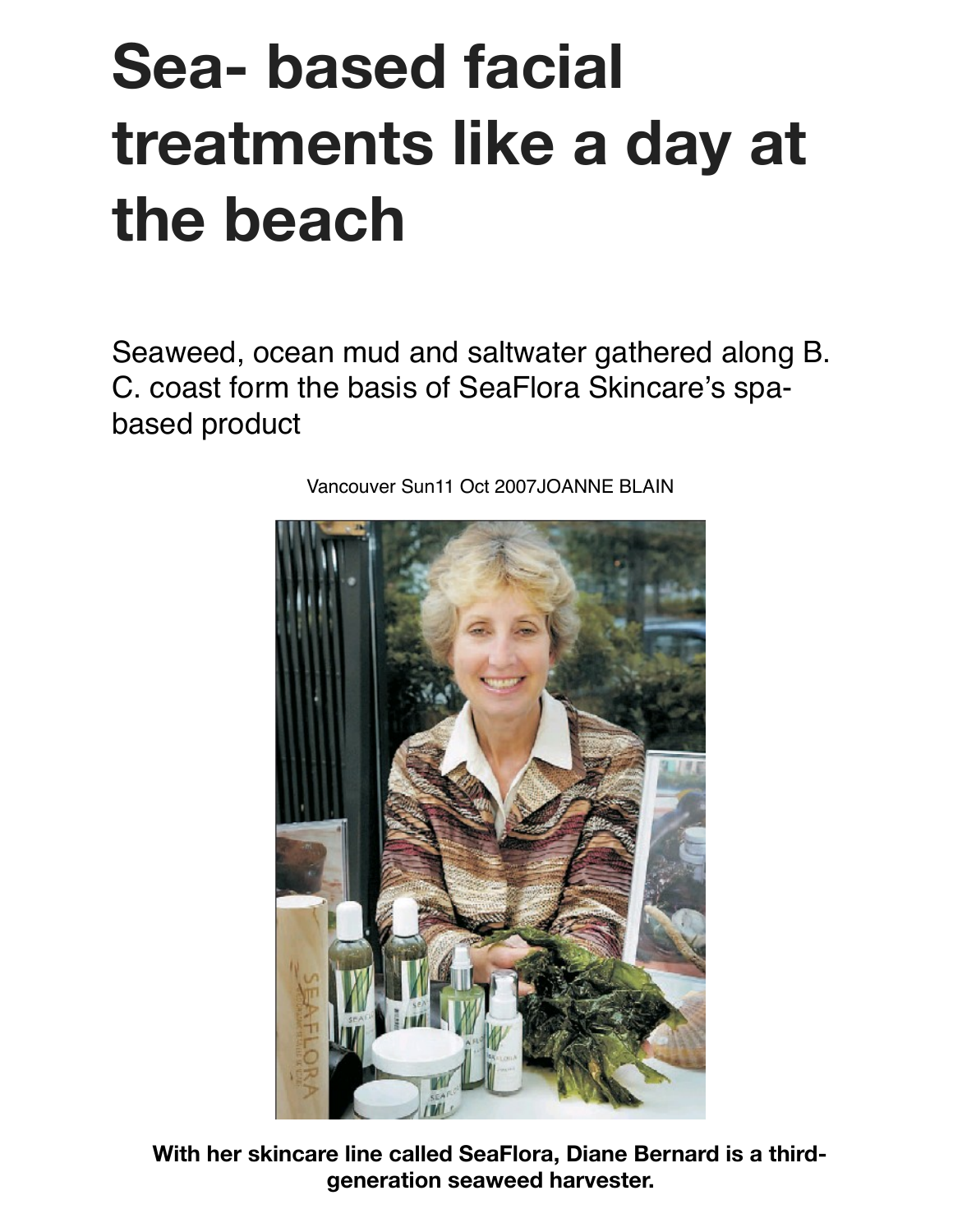If your idea of bliss is lying on the beach and breathing in the scents of the sea, you don't have to wait until next summer to experience that sensation again. Close your eyes and inhale while having a SeaFlora facial and you'll imagine yourself by the ocean — minus the feeling of sand between your toes. And unlike a day in the hot sun, it's actually good for your skin.

Six years ago, Diane Bernard founded SeaFlora Skincare, a spabased line of products based on ingredients gathered from B. C.' s coastal waters — seaweed, ocean mud and seawater.

If that sounds more pungent than pleasant to you, Bernard points out that the fishy- smelling seaweed that washes up on the shore is actually " the compost pile of the ocean garden."

" We would never judge a vegetable or flower garden by the look, smell or texture of a compost pile," she says. " But we do that with the ocean."

A high- quality seaweed product shouldn't smell fishy or off- putting, Bernard says. With SeaFlora products, " most people embrace the smell — it's part of the authenticity of it," she says. " The smell evokes some wonderful memories for people."

In Europe, Bernard points out, thalassotherapy — which uses seawater, seaweed and ocean mud applied to the skin in various ways — is considered a legitimate form of treatment for ailments ranging from asthma to arthritis and high blood pressure.

Bernard knows her sea stuff — she is a third- generation seaweed harvester, following in the footsteps of her eastcoast fishing family that used seaweed for everything from keeping lobsters cool while out at sea to insulating their homes.

After a career in criminal justice and economic development, she decided she wanted to try her hand at a valueadded business based on natural resources. " I never really thought of the commercial aspects of seaweed until then," she says. " It was a real big ' aha' for me."

From her home base near Sooke on Vancouver Island, she started marketing high- quality seaweeds to B. C. chefs, and now sells to top restaurants like C, Tojo and Sooke Harbour House.

That led Bernard to explore the possibility of expanding her horizons to skin- care products. Seaweed absorbs nutrients very efficiently